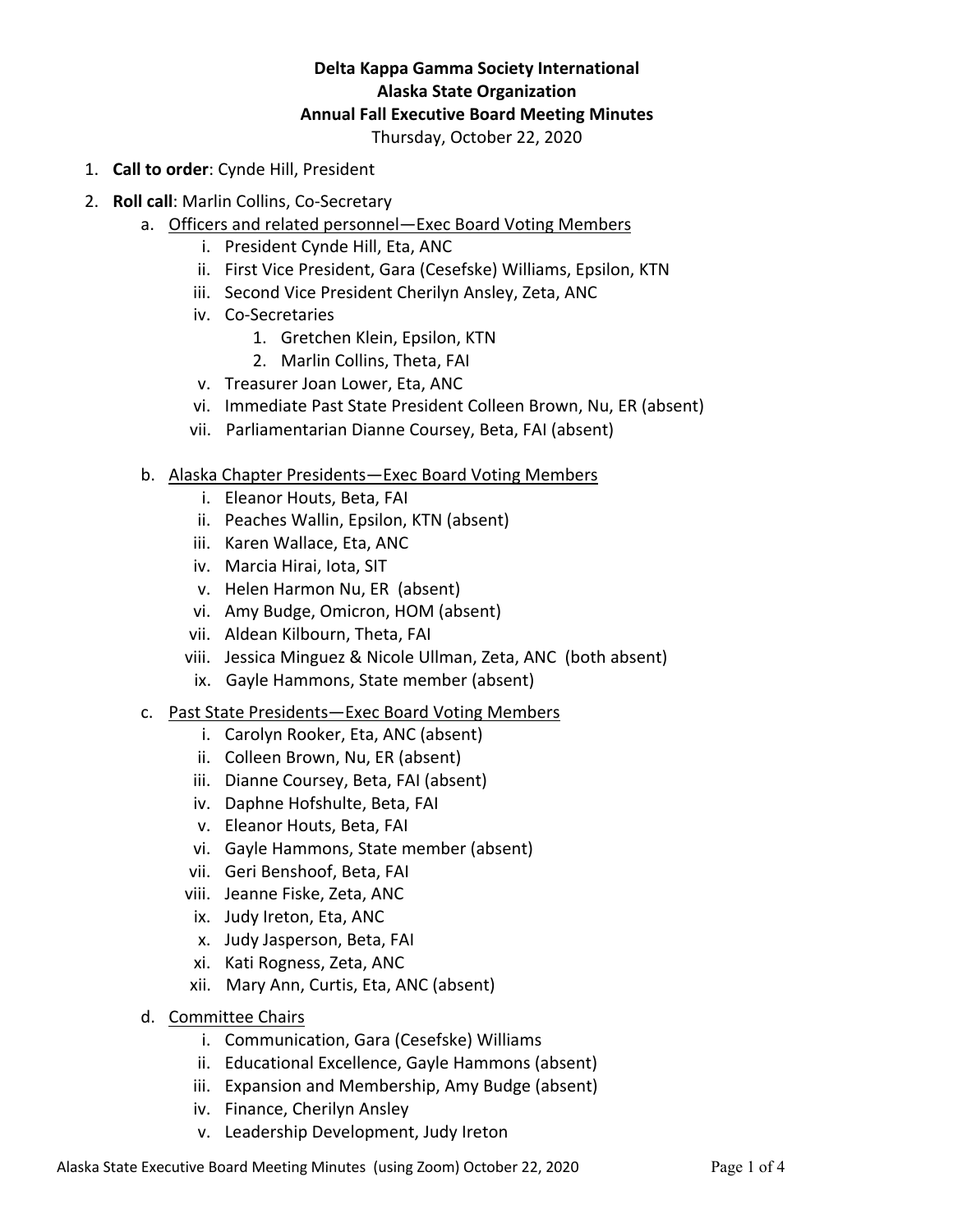- vi. Nominations, VACANT
- vii. Rules, Barbara Sell
- viii. Scholarship, Tanya O'Brien
- e. Members at Large
	- i. Carolyn Crosby, Eta
	- ii. Barbara Kovarik, Nu
	- iii. Lynn McNamara, Eta
	- iv. Gretchen Van Hove, Eta
- *3.* **Rules of Order**: Judy Jasperson
	- a. Quorum for Executive Board is a majority of the voting members. Cynde went over which members of the Executive Board were voting members. Judy Jasperson looked over participants list to determine quorum.

Met the quorum of 9 14 entitled to vote Total at meeting 23 When addressing the President, please state your name and chapter. State your name, and chapter when making motions. Motions from a committee need no second.

### 4. **Minutes of Executive Board**: Cynde

a. Meeting Minutes from April 16, 2020 Spring Executive Board were reviewed by committee and posted on the State website for members' viewing.

### 5. **Additions or Approval of the Agenda**

- a. Cherilyn Ansley, Zeta moved to accept agenda as presented, seconded by Aldean Kilbourn, Theta. Motion approved.
- 6. **Treasurer's Report**: Joan Lower –on the State website and sent to Executive Board. If you have further questions on the budget please talk with Joan Lower or Cynde Hill.
- *7.* **State Committee Reports** were on a PowerPoint that Cynde shared with us visually and will be on our website*.*
	- a. Communication: Gara (Cesefske) Williams
		- i. The Nuggets: Jennifer Kueter and Jeri Pickerel, Zeta
		- ii. Webmaster: Maryanne Allan, Beta
			- 1. Please send Maryanne an updated list of your Chapter members for 2020-2021
			- 2. If you have photographs from meetings and/or events please send them to our webmaster
		- iii. Historian: Judy Ireton, Eta
			- 1. Materials are up to date and will include anything this year and will be sent to the archives June 2021
	- b. Educational Excellence: Gayle Hammons, State member
	- c. Expansion and Membership: Amy Budge
	- d. Finance: Cherilyn Ansley
	- e. Leadership Development: Judy Ireton
	- f. Nominations: VACANT Geri asked what is the status of nominations. Cynde will be working on a Committee to be in place for Nominations by the first of the calendar year. Geri volunteered to be on it. (This committee is 1 from the North, 1 from the Middle and 1 from the South).
	- g. Rules: Barb Sell
		- i. Quiet time due to no Convention
			- 1. Bylaws and Standing Rules are on website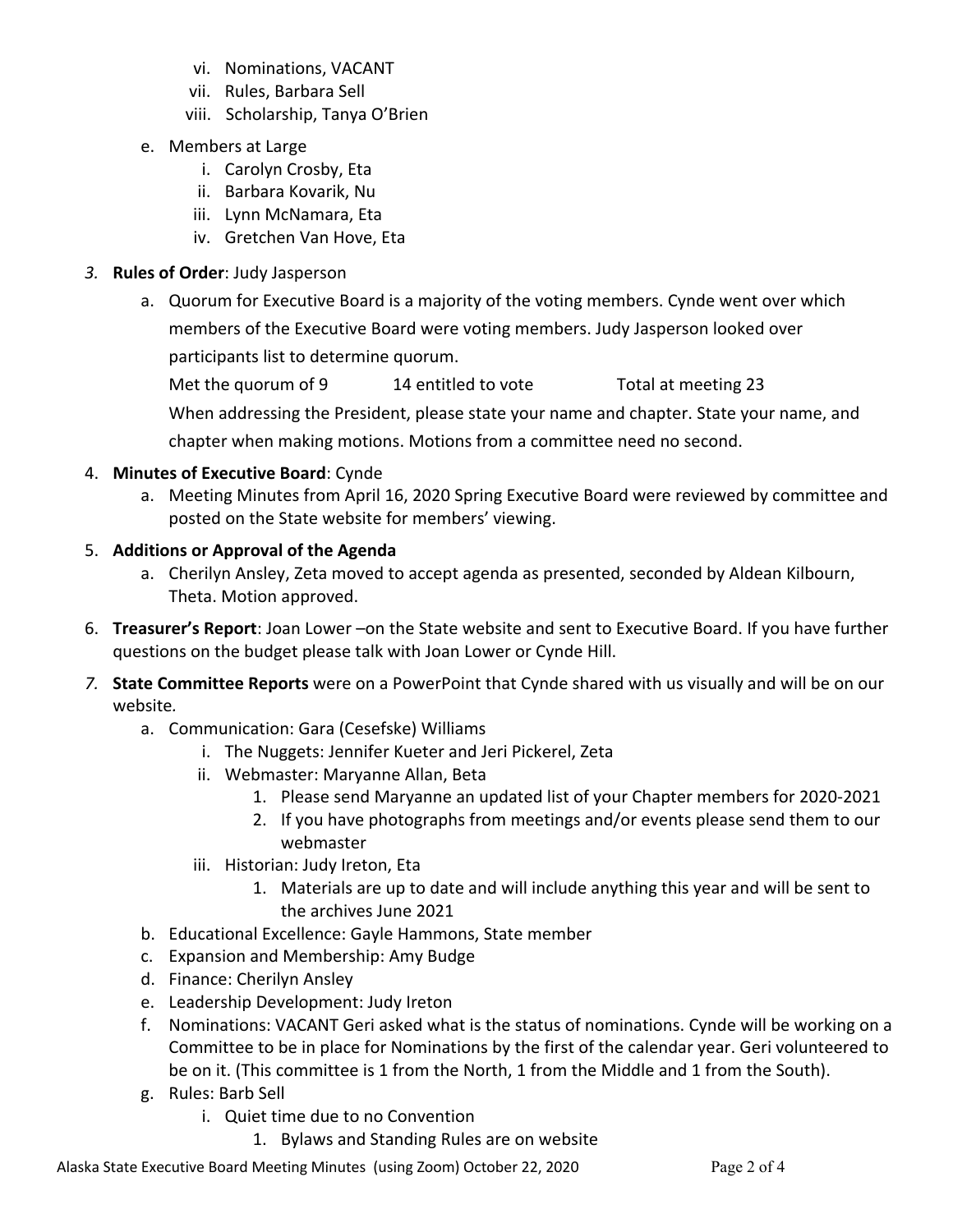- 2. As for the Rules Committee reviewing Chapter Rules, 2022 International Convention is likely to present a lot of changes to Constitution and Alaska should wait until after the 2022 International Convention to review our Chapter Rules.
- h. Scholarships: Tanya O'Brien Peaches Wallin-Epsilon is our Scholarship recipient.
- 8. **Chapter Reports**-Cynde used her PowerPoint to show each Chapter report with highlights orally by Chapter Presidents—reports will be on the website
	- a. Eleanor Houts, Beta, Fairbanks
	- b. Peaches Wallin, Epsilon, Ketchikan
	- c. Karen Wallace, Eta, Anchorage
	- d. Marcia Hirai, Iota, Sitka
	- e. Helen Harmon, Nu, Eagle River
	- f. Amy Budge, Omicron, Homer
	- g. Aldean Kilbourn, Theta, Fairbanks
	- h. Jessica Minguez & Nicole Ullman, Zeta, Anchorage
	- i. Gayle Hammons, State member

## **9. Unfinished Business**

- a. Ad Hoc Committee State Foundation report: Daphne Hofshulte
	- i. The Leadership Convention passed a motion to establish a committee to research options in forming a DKG Foundation
		- **1.** About one-fourth of our members attended and voted on this motion at the Leadership Convention and the motion passed by a slim margin
		- 2. An 8 person Task Force with a liaison with each chapter has been established. This group represents positions of members on all sides of a Foundation (for, against and uncertain). They are tasked with relaying questions from Daphne to their members and give the opinions back on specific issues to Daphne relating to forming a Foundation or not forming a Foundation.
		- 3. Contacted 6 other States with existing Foundations, our conversation is revolving around two points:
			- a. What are the advantages of having their Foundation or put another way, what does their Foundation do that could not be done through the basic State Organization structure?
			- b. How have current tax laws effected their Foundations finances?
		- 4. In contact with Evelyn Barron from International, delete our conversation is around the advice International is giving to new states or chapters regarding forming a Foundation especially in light of the new tax laws
			- a. Some of the liaisons are giving me internet links to research
		- 5. Liaisons will be in touch with their chapters once we start having questions and hearing people's opinions
- b. Literacy Project Committee report: Lynn McNamarra
	- i. The recommendation of the Literacy Project Committee is that Alaska State Organization make a onetime donation of \$500 to the Alaska Imagination Library Fund this year. Question to Joan is do we have the money. Joan: Yes we do. Aldean moves